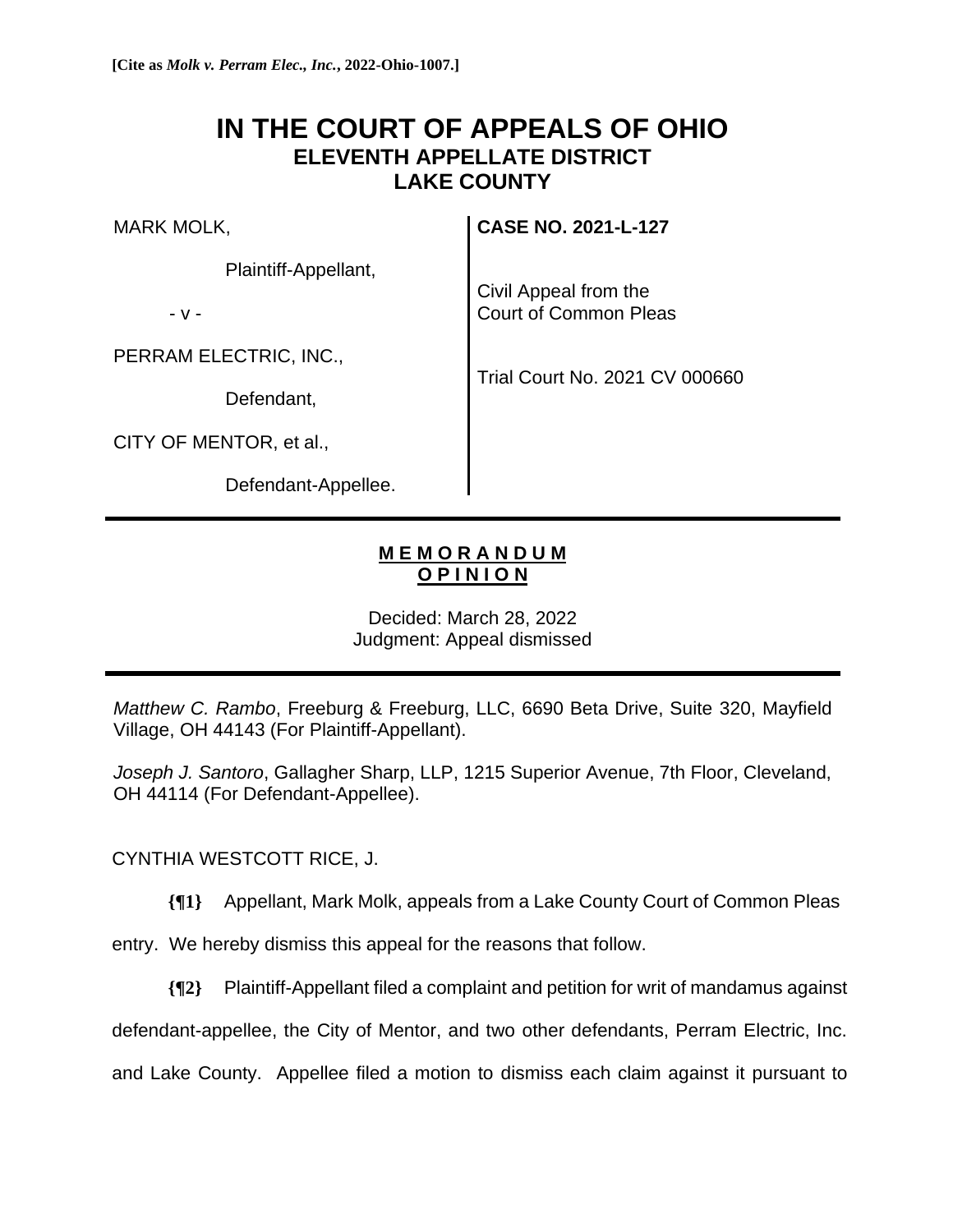Civ.R. 12(B)(6) as being time-barred and/or based on governmental functions for which it is immune from liability. Appellant opposed the motion. In a November 17, 2021, the trial court granted appellee's motion to dismiss based on sovereign immunity pursuant to R.C. 2744.03(A) and disposed of appellant's claims against appellee. However, the entry did not dispose of appellant's claims against the other defendants and did not include "there is no just reason for delay" language. This appeal ensued.

**{¶3}** On December 23, 2021, appellee filed a motion to dismiss the appeal for lack of a final appealable order. Appellant filed a brief in opposition to the motion to dismiss on January 18, 2022.

**{¶4}** Initially, we must determine if there is a final order since this court may entertain only those appeals from final judgments. *Noble v. Colwell*, 44 Ohio St.3d 92, 96 (1989). According to Section 3(B)(2), Article IV of the Ohio Constitution, a trial court's judgment can only be immediately reviewed by an appellate court if it constitutes a "final order" in the action. *Germ v. Fuerst*, 11th Dist. Lake No. 2003-L-116, 2003-Ohio-6241, ¶ 3. If it is not final, then an appellate court does not have jurisdiction to review the matter, and the matter must be dismissed. *Gen. Acc. Ins. Co. v. Ins. Co. of N. Am.*, 44 Ohio St.3d 17, 20 (1989). For a judgment to be final and appealable, it must satisfy the requirements of R.C. 2505.02 and if applicable, Civ.R. 54(B). *See Children's Hosp. Med. Ctr. v. Tomaiko*, 11th Dist. Portage No. 2011-P-0103, 2011-Ohio-6838, ¶ 3.

**{¶5}** Pursuant to R.C. 2505.02(B), there are seven categories of a "final order," and if the judgment of the trial court satisfies any of them, it will be deemed a "final order" and can be immediately appealed and reviewed by a court of appeals.

**{¶6}** Civ.R. 54(B) provides the following:

2